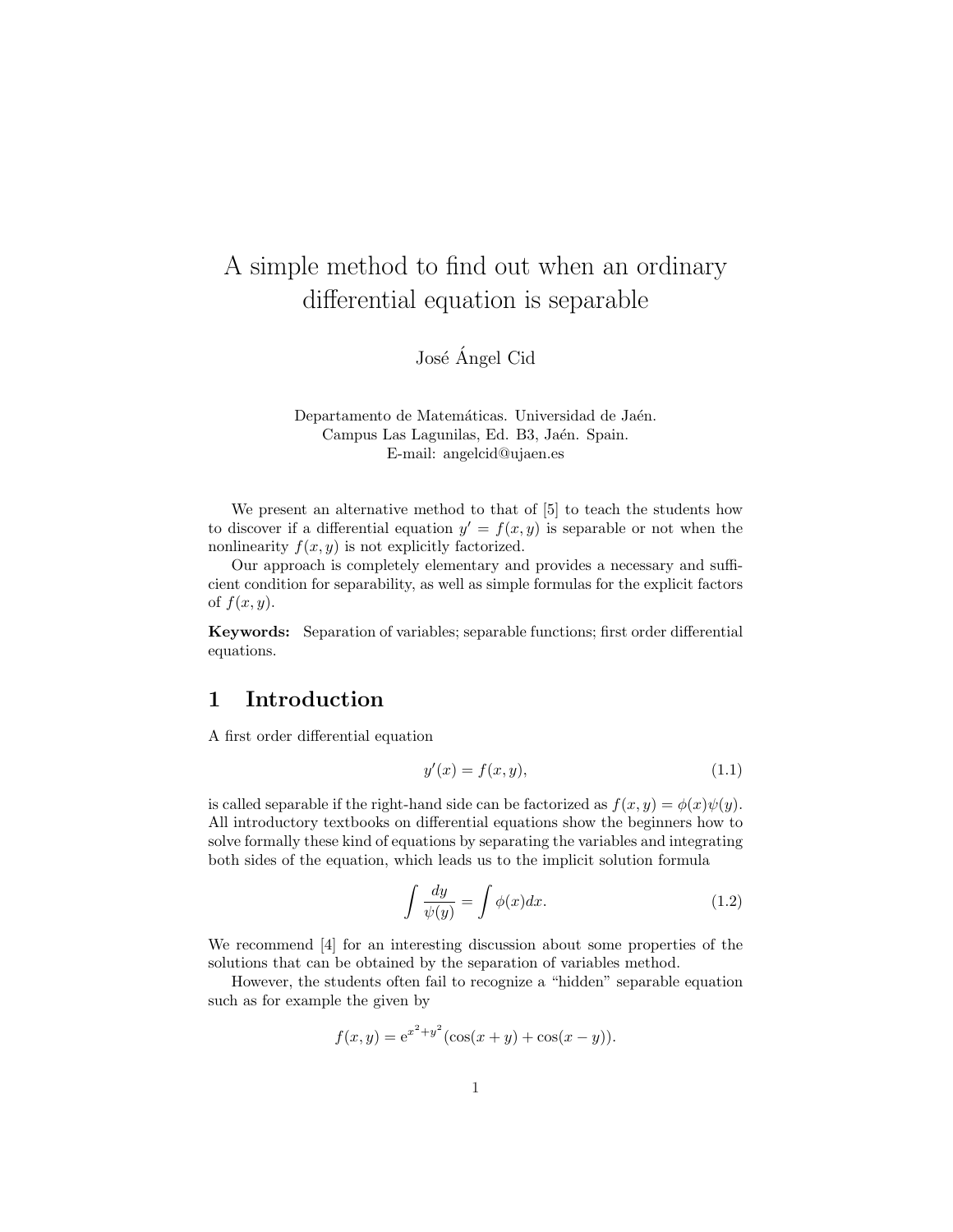Contrary to the exact equations for which the criterium of exactness is standard, the following test for separability due to Scott [5] is much less known (among the usual textbooks on differential equations we have only been able to find it in  $[1, 2]$ ).

THEOREM 1.1. Let  $D \subset \mathbb{R}^2$  be and open convex set and  $f : D \to \mathbb{R}$ .

(1) If there are differentiable functions  $\phi(x)$  and  $\psi(y)$  such that  $f(x, y) =$  $\phi(x)\psi(y)$  for all  $(x, y) \in D$ , then

$$
f(x,y)f_{xy}(x,y) = f_x(x,y)f_y(x,y) \text{ for all } (x,y) \in D.
$$

(2) If  $f, f_x, f_y$  and  $f_{xy}$  are continuous in D,  $f(x, y)$  is never 0 in D and

$$
f(x,y)f_{xy}(x,y) = f_x(x,y)f_y(x,y) \quad \text{for all } (x,y) \in D,
$$

then there are continuously differentiable functions  $\phi(x)$  and  $\psi(y)$  such that  $f(x, y) = \phi(x)\psi(y)$  for all  $(x, y) \in D$ .

Moreover, in case (2) the formulas for  $\phi(x)$  and  $\psi(y)$  given in the proof of [5, Proposition 2] are the following:

$$
\phi(x) = \exp(\beta(x)) \quad \text{and} \quad \psi(y) = \exp(\gamma(y)), \tag{1.3}
$$

where  $\beta(x) = \int \alpha(x)dx$ ,  $\alpha(x) = \frac{\partial}{\partial x} \ln(f(x, y))$  and  $\gamma(y) = \ln(f(x, y)) - \beta(x)$ (since  $f(x, y) \neq 0$  we consider here that  $f(x, y) > 0$ ).

A serious inconvenient of Theorem 1.1 is that the function  $f(x, y)$  must be nonzero on  $D$  in order to obtain the validity of part  $(2)$ , as the following counterexample shows (see [5])

$$
f(x,y) = \begin{cases} x^2 e^y, & \text{if } x \ge 0, \\ x^2 e^{2y}, & \text{if } x \le 0. \end{cases}
$$

The condition that f is nonzero on  $D$  can be dropped but assuming that f is an analytic function of both variables  $x$  and  $y$ . However, we notice that by Peano's theorem the differential equation  $(1.1)$  is always solvable for every continuous f and therefore the analyticity of  $f$  is a too strong condition from the viewpoint of the theory of differential equations (for example it does not cover standard p examples such as  $y' = \sqrt{|y|}$ .

In our opinion Theorem 1.1 and the formulas (1.3) are unnecessarily complicated for students in order to characterize a separable equation. The main goal of this note is to present a simpler condition which is both necessary and sufficient for a differential equation to be separable.

#### 2 A simple criterium for separability

Next we present our main result.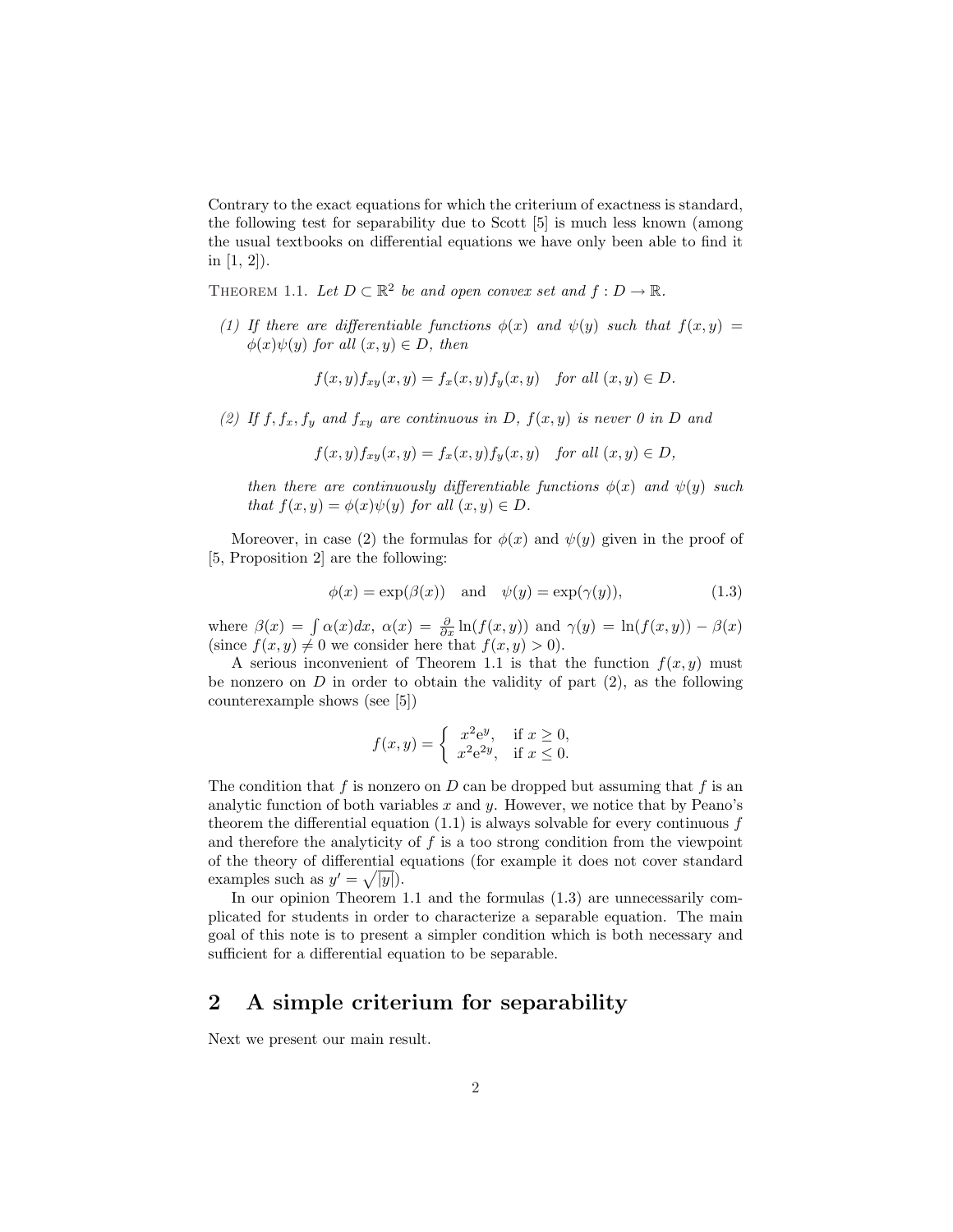THEOREM 2.1. Let D a subset of  $\mathbb{R}^2$  and  $f: D \to \mathbb{R}$ . Then,  $f(x, y) = \phi(x)\psi(y)$ for all  $(x, y) \in D$  if and only if

$$
f(a,b)f(x,y) = f(x,b)f(a,y) \text{ for all } (a,b), (x,y) \in D \tag{2.4}
$$

**Proof.** If  $f(x, y) = \phi(x)\psi(y)$  then clearly condition (2.4) holds.

To prove the reciprocal implication assume that  $f(x, y)$  is not identically zero on D (in other case  $f \equiv 0$  is already separable). Let  $(a_0, b_0) \in D$  be such that  $f(a_0, b_0) \neq 0$  and define  $\phi(x) = \frac{f(x, b_0)}{f(a_0, b_0)}$  and  $\psi(y) = f(a_0, y)$ . Therefore, from (2.4) it follows that

$$
\phi(x)\psi(y) = \frac{f(x,b_0)f(a_0,y)}{f(a_0,b_0)} = \frac{f(a_0,b_0)f(x,y)}{f(a_0,b_0)} = f(x,y).
$$

REMARK 2.1. (1).- It is clear that Theorem 2.1 is applicable to a wider class of functions than Theorem 1.1, because we don't impose regularity assumptions on f and moreover f is allowed to vanish.

(2).- Theorem 1.1 has been generalized for functions of several variables in [3]. Theorem 2.1 can also be easily generalized for functions of n variables. Indeed, it is satisfied that  $f(x_1, x_2, \ldots, x_n) = h_1(x_1)h_2(x_2) \ldots h_n(x_n)$  if and only if

$$
f(a_1, a_2,..., a_n)^{n-1} f(x_1, x_2,..., x_n) = f(x_1, a_2,..., a_n) \cdot ... \cdot f(a_1, a_2,..., a_n),
$$

for each  $(a_1, a_2, ..., a_n), (x_1, x_2, ..., x_n) \in \mathbb{R}^n$ .

Observing the proof of Theorem 2.1 we arrive at the following consequence whenever f is not identically zero and which provides explicitly the factors  $\phi$ and  $\psi$  needed in order to construct the solution formula (1.2).

COROLLARY 2.1. Let  $f: D \subset \mathbb{R}^2 \to \mathbb{R}$  and assume that there exists  $(x_0, y_0) \in D$ such that  $f(x_0, y_0) \neq 0$ . Then,  $f(x, y) = \phi(x)\psi(y)$  for all  $(x, y) \in D$  if and only if

$$
f(x,y) = \frac{f(x,y_0)f(x_0,y)}{f(x_0,y_0)} \quad \text{for all } (x,y) \in D. \tag{2.5}
$$

Moreover, if condition (2.5) holds we can choose  $\phi(x) = \frac{f(x,y_0)}{f(x_0,y_0)}$  and  $\psi(y) =$  $f(x_0, y)$  as factors of  $f(x, y)$ .

The information of Corollary 2.1 can be summarize in the following algorithm: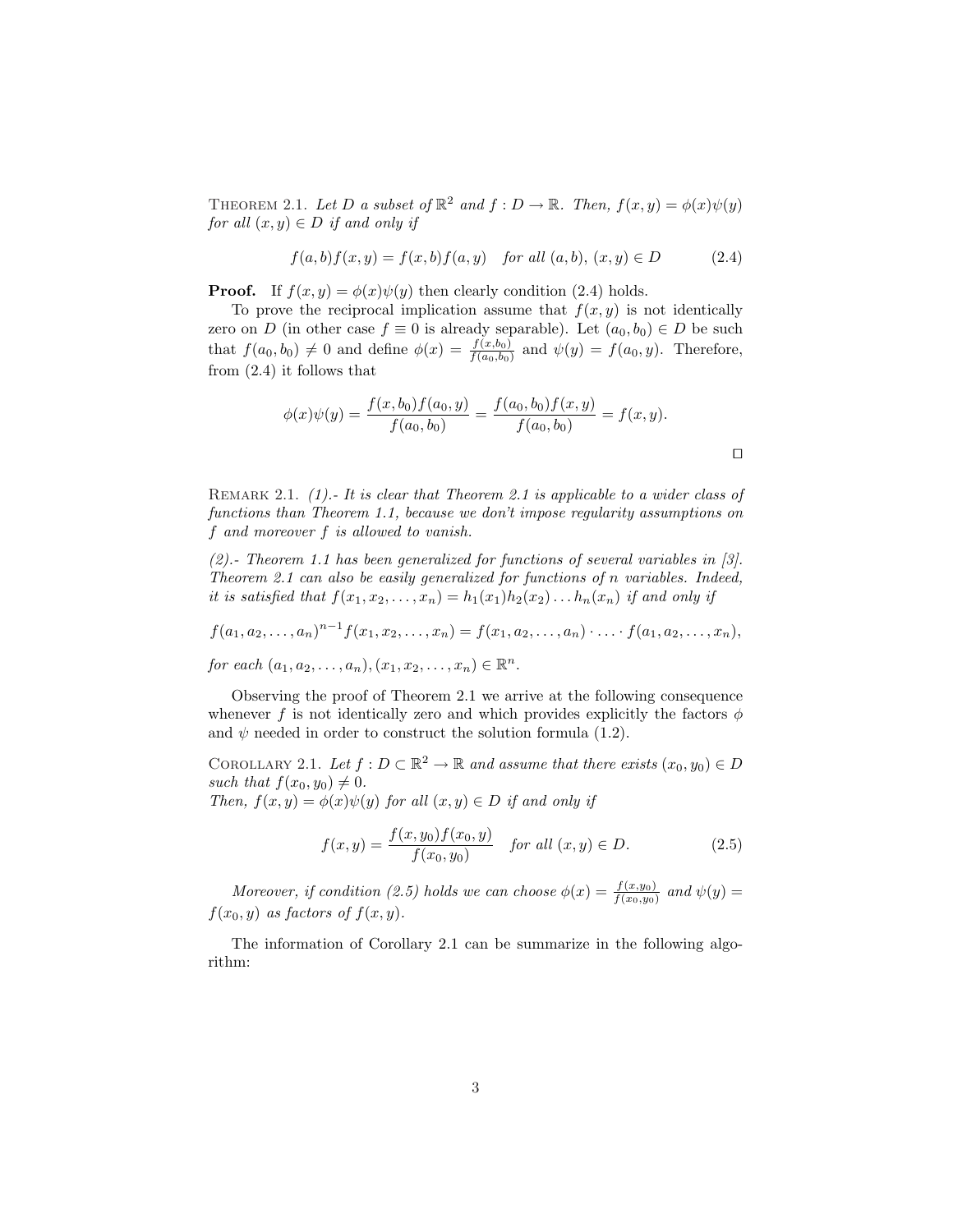# Test for separability of  $y'(x) = f(x, y)$ (1) Choose any  $(x_0, y_0)$  such that  $f(x_0, y_0) \neq 0$ . (2) Construct the functions  $\phi(x) = \frac{f(x,y_0)}{f(x_0,y_0)}$  and  $\psi(y) = f(x_0, y)$ . (3) The equation is separable if and only if  $f(x, y) = \phi(x)\psi(y)$ .

Finally we are going to check the applicability of the preceding test with a couple of examples yet mentioned trough the text.

Example 2.1. Consider the function

$$
f(x, y) = e^{x^2 + y^2} (\cos(x + y) + \cos(x - y)),
$$

presented at the beginning of the paper. If we choose  $(x_0, y_0) = (0, 0)$ , for which  $f(x_0, y_0) = 2$ , then

$$
\phi(x) = \frac{f(x,0)}{f(0,0)} = e^{x^2} \cos(x) \quad \text{and} \quad \psi(y) = f(0,y) = 2e^{y^2} \cos(y).
$$

Now it is an easy calculation with the trigonometric identities to verify that indeed  $f(x, y) = \phi(x)\psi(y)$ .

Example 2.2. Consider now the function

$$
f(x,y) = \begin{cases} x^2 e^y, & \text{if } x \ge 0, \\ x^2 e^{2y}, & \text{if } x \le 0, \end{cases}
$$

which is the counterexample of Scott (see [5]). If we choose  $(x_0, y_0) = (1, 0)$ , for which  $f(x_0, y_0) = 1$ , then

$$
\phi(x) = \frac{f(x,0)}{f(1,0)} = x^2
$$
 and  $\psi(y) = f(1,y) = e^y$ .

It is clear that  $f(x, y) \neq \phi(x)\psi(y)$  so  $f(x, y)$  is not separable.

#### References

- [1] W. R. Derrick and S. I. Grossman, A first course in differential equations, 3 <sup>d</sup> Edition, West Publishing Company, St. Paul, MN, 1987.
- [2] A. Gray, M. Mezzino and M. A. Pinsky, *Introduction to ordinary differ*ential equations with Mathematica, Springer-Verlag, New York, 1997.
- [3] S. A. Messaoudi, On separable-variable functions, Internat. J. Math. Ed. Sci. Tech., 33 (2002), pp. 425–427.